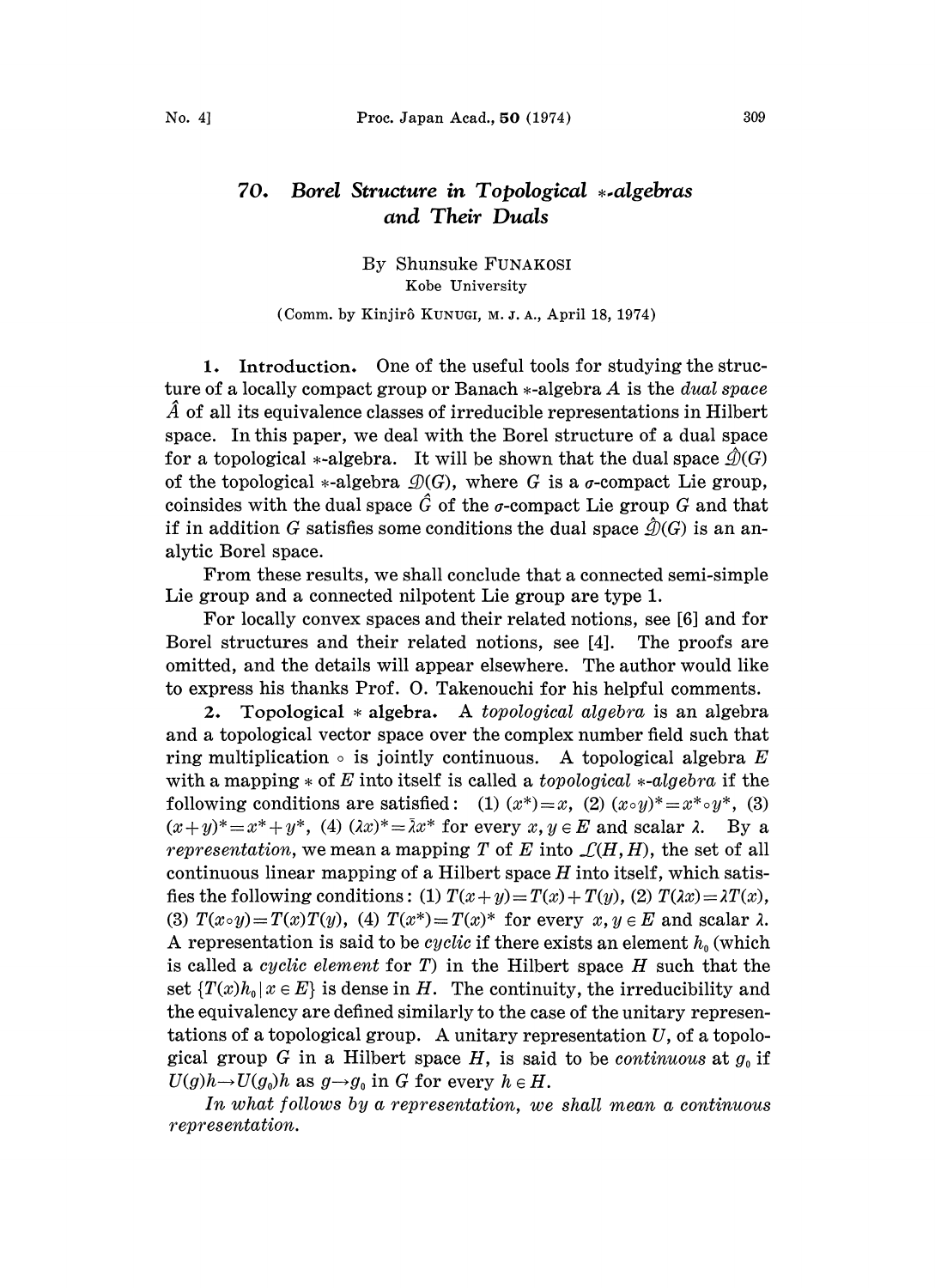310 S. FUNAKOSI [Vol. 50,

Let G be a (non-compact)  $\sigma$ -compact (i.e., G can be represented as the union of countably many compact subsets  $G_n$ ,  $n \in N$ , such that  $G_n$ is contained in the interior of  $G_{n+1}$  for all n) Lie group (for example, connected locally compact Lie group is a  $\sigma$ -compact Lie group). Let  $\mathcal{Q}(G_n)$  be the locally convex space of all complex-valued infinitely differentiable functions on G with support in  $G_n$ , is a Fréchet-space under the topology of uniform convergence in all derivaties. Let  $\mathcal{D}(G)$  be the locally convex space of all complex-valued infinitely differentiable functions on G with compact supports, endowed with the strict inductive limit topology of the subspaces  $\mathcal{D}(G_n): \mathcal{D}(G)=\lim \mathcal{D}(G_n)$ . Then, the locally convex space  $\mathcal{D}(G)$  may be topological \*-algebra under the following ring multiplication and \*-operation: for every  $\phi$ ,  $\psi \in \mathcal{D}(G)$  and  $g \in G$ ,

$$
(\phi \circ \psi)(g) = \phi * \psi(g) = \int \phi(g_1) \psi(g_1^{-1}g) d\mu(g_1)
$$

where  $\mu$  is a left invariant Haar measure on G,  $\phi^*(g) = \chi^{-1}(g)\overline{\phi(g^{-1})}$ where  $\chi(g)$  is a modular function on G. Moreover,  $\mathcal{D}(G)$  is separable and a closed left ideal in  $\mathcal{D}(G)$  is invariant under the left translations by the elements  $g \in G$ .

3. Relation between representations of the group G and those of the topological \*-algebra  $\mathcal{D}(G)$ . Proposition 1. Let G be a (non-compact)  $\sigma$ -compact Lie group with a left invariant Haar measure  $\mu$  and  $\mathcal{D}(G)$  be a topological  $*$ -algebra which is defined above. To each representation T of the topological  $*$ -algebra  $\mathcal{D}(G)$  in a Hilbert space H there  $corresponds$  a unitary representation  $U$  of the  $\sigma$ -compact Lie group  $G$  in the Hilbert space H. Conversely, to each unitary representation U of the a-compact Lie group G in <sup>a</sup> Hilbert space H there corresponds <sup>a</sup> reprentation T of the topological  $*$ -algebra  $\mathcal{D}(G)$  in the Hilbert space H. These representations are connected by the formula

$$
T(\phi) = \int \phi(g) U(g) d\mu(g)
$$

for every  $\phi \in \mathcal{D}(G)$ .

4. The Borel structure of the dual space of a separable topolo. gical \*-algebra. Let E be a separable topological \*-algebra. We denote by  $E^r$  the set of all equivalence classes of representations of  $E$ and by  $\hat{E}$  the set of all equivalence classes of irreducible representations of E. We call  $\hat{E}$  the *dual* of E. Let  $H^n$  be a Hilbert space of dimension *n*, and let  $H^{\infty}$  be a infinite dimensional separable Hilbert space. Let  $E^c$  denote the set of all representations T of E such that the representation space  $H(T)$  is one of the spaces  $H^1, H^2, \cdots, H^{\infty}$  without identification of equivalent representations. For each  $T \in E^c$  let  $T^e$  denote the equivalence class to which it belongs. Then  $T\rightarrow T^e$  is a map of  $E^c$ the equivalence class to which it belongs. Then  $I \rightarrow I^*$  is a map of E<sup>t</sup> onto E<sup>r</sup>. We denote by  $E^{c,n}$  the subset of  $E^c$  consisting of all T with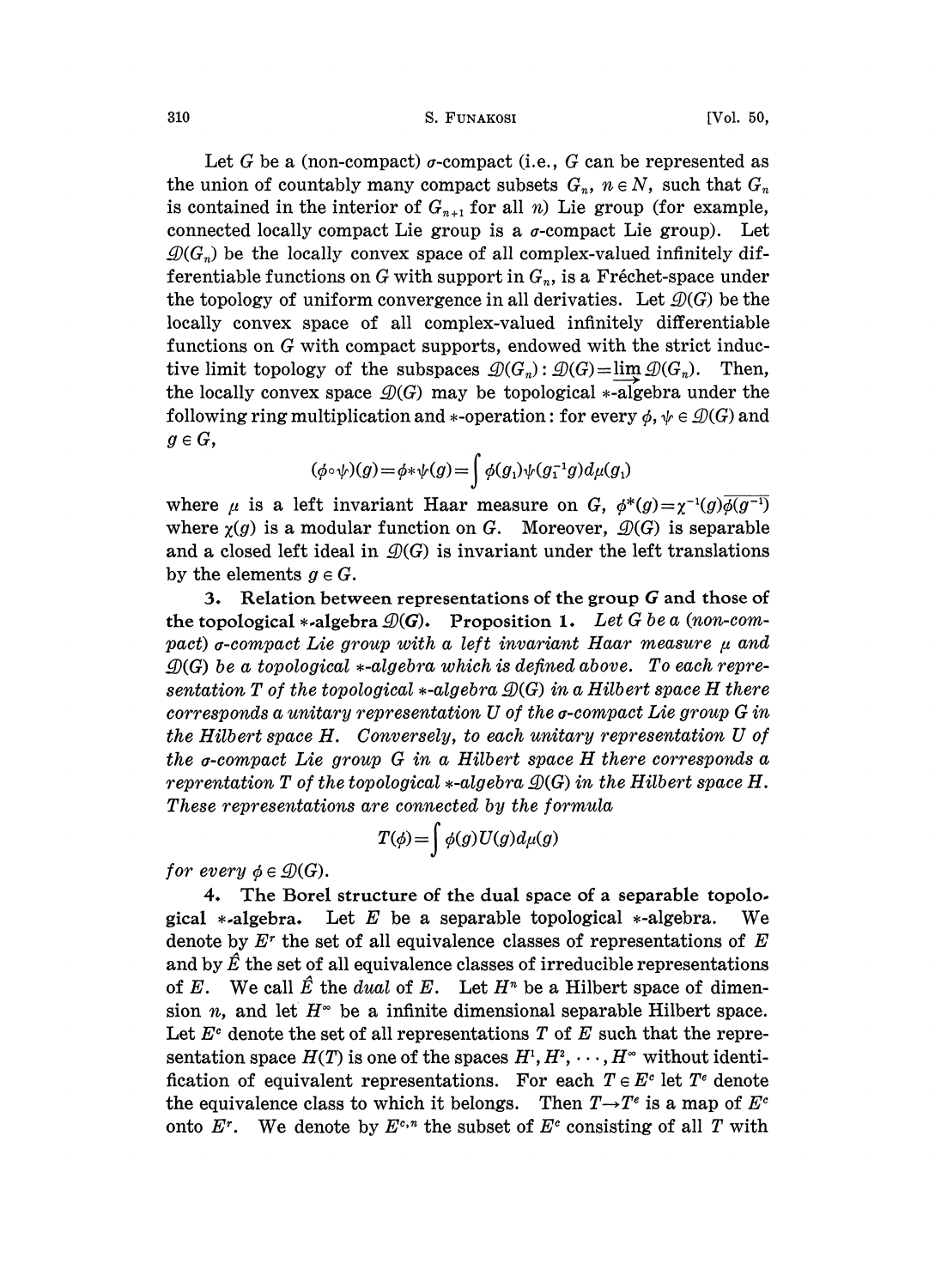$H(T)=H^{n}$ . Let us consider the smallest Borel structure on  $E^{c}$  having  $H(I) = H^{\alpha}$ . Let us consider the smallest borel structure on E<sup>t</sup> having the following two properties: (1)  $E^{c,n}$  is a Borel subset of  $E^{c}$  for every n, (2) for each  $n=1, 2, \dots$ , each h and k in  $H<sup>n</sup>$  and each  $x \in E$ , T  $\rightarrow(T(x)h, k)$  is a Borel function on  $E^{c,n}$ . We shall consider the smallest Borel structure on  $E^r$  such that  $T \rightarrow T^e$  is a Borel function. Finally we define on  $\hat{E}$  the Borel structure which inherits as a subset of  $E^r$ . When we have the following.

**Proposition 2.** If E is a topological  $*$ -algebra which is the strict inductive limit of complete, metrizable and separable locally convex spaces  $E_n$ :  $E = \lim_{n \to \infty} E_n$ , then  $E^c$  is a standard Borel space.

5. The main theorem. Proposition 3. Let  $G$  be a (non-compact) a-compact Lie group such that the corresponding representation

$$
T(\phi) = \int \phi(g) U(g) d\mu(g)
$$

of the topological  $*$ -algebra  $\mathcal{D}(G)$  in a Hilbert space H, where U is a irreducible unitary representation of G in H, satisfies the following conditions: (1)  $T(\phi)$  is of the trace class for every  $\phi \in \mathcal{D}(G)$ , that is

Trace 
$$
(T(\phi)) = \sum_{i=1}^{\infty} \int \phi(g)(U(g)h_i, h_i) d\mu(g) < \infty
$$

where  $\{h_i\}_{i=1}^{\infty}$  is an orthogonal basis in H, (2) Trace  $(T(\phi))$  is a continuous functional on  $\mathcal{D}(G)$ , (3) two irreducible representations T and L are equivalent representations if and only if  $Trace(T(\phi))=Trace(L(\phi))$  for every  $\phi \in \mathcal{D}(G)$ . Then the dual  $\mathcal{D}(G)$  of  $\mathcal{D}(G)$  is an analytic Borel space.

Now we consider the Borel structure in the duals of groups. We denote by  $G<sup>r</sup>$  the set of all equivalence classes of unitary representations of G and by  $\hat{G}$  the set of all equivalence classes of irreducible unitary representations of G. We call  $\hat{G}$  the *dual* of G. Let us define Borel representations of G. We call G the *duat* of G. Let us define borefunders  $G^{c,n}$  and  $G^c$  analogously with  $E^{c,n}$  and  $E^c$ . Further we define  $U<sup>e</sup>$  as the equivalence class to which U belongs and define Borel structures on G<sup>r</sup> and G by regarding G<sup>r</sup> as a quotient space of G<sup>c</sup> and  $\hat{G}$  as a subspace of  $G<sup>r</sup>$ . If  $\hat{E}$  (resp.  $\hat{G}$ ) is an analytic Borel space we say that it is smooth or that  $E$  (resp.  $G$ ) has a smooth dual.

**Lemma** ([1]) 1. Let G be separable locally compact group. Then G is type <sup>1</sup> if and only if G has a smooth dual.

By Proposition 1, Proposition <sup>3</sup> and Lemma 1, we have the following.

**Theorem.** Let G be a (non-compact)  $\sigma$ -compact Lie group G. If the topological  $*$ -algebra  $\mathcal{D}(G)$  satisfies the three conditions (1), (2) and (3) of Proposition 3, then G is type 1.

Lemma 2. Let G be a connected semi-simple Lie group or a connected nilpotent Lie group. Let U be an irreducible unitary representation of G in <sup>a</sup> Hilbert space H and T the corresponding representation of the topological  $*$ -algebra  $\mathcal{D}(G)$  (see, Proposition 1). Then T